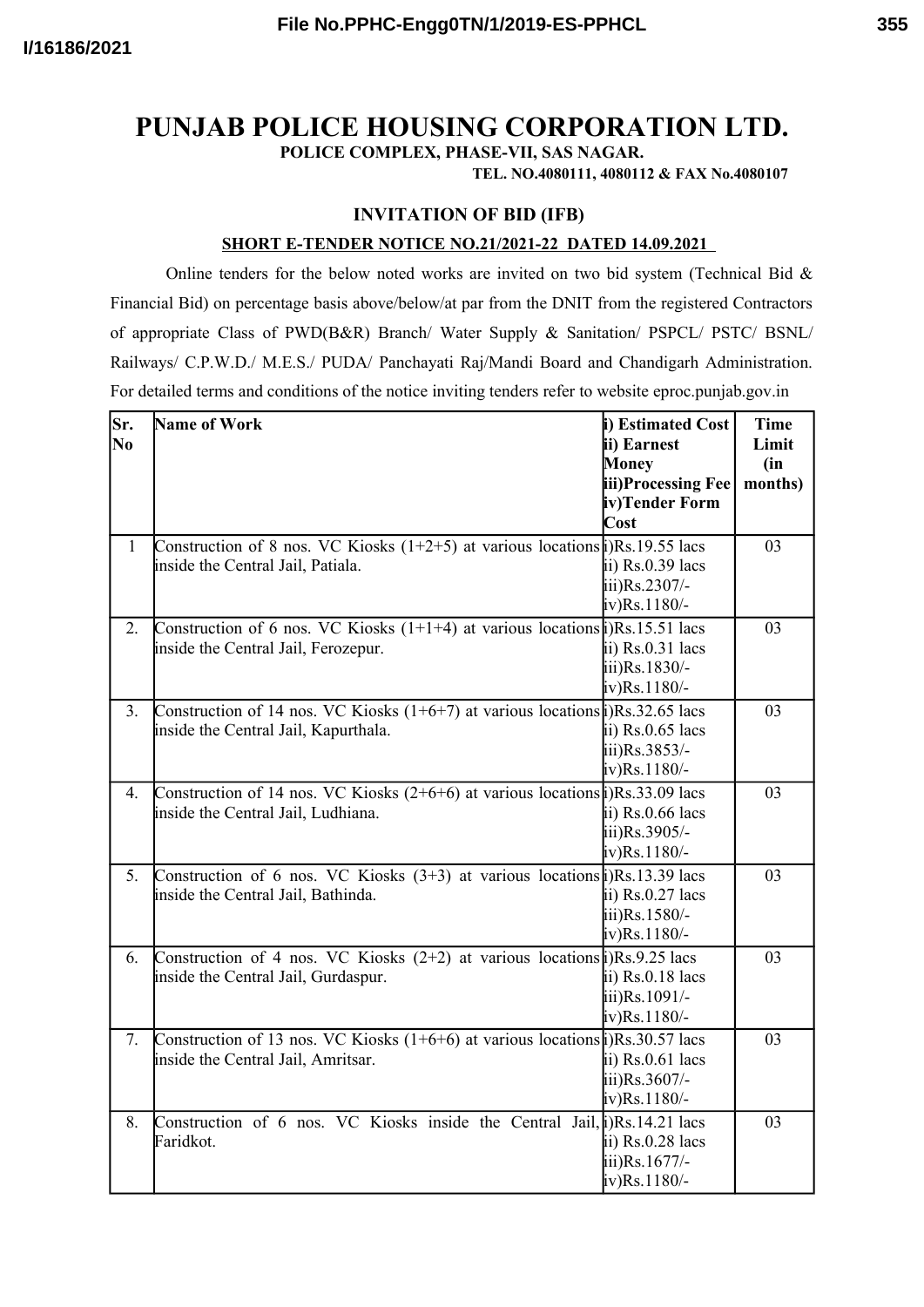| 9.  | Construction of 4 nos. VC Kiosks $(1+3)$ at various locations $\beta$ )Rs.9.32 lacs   |                               | 03 |
|-----|---------------------------------------------------------------------------------------|-------------------------------|----|
|     | inside the Central Jail, Hoshiarpur.                                                  | ii) $Rs.0.19$ lacs            |    |
|     |                                                                                       | $\text{iii)}\text{Rs}.1100/-$ |    |
|     |                                                                                       | $iv)$ Rs. 1180/-              |    |
| 10. | Construction of 4 nos. VC Kiosks inside the District Jail, [i)Rs. 10.14 lacs          |                               | 03 |
|     | Sangrur.                                                                              | ii) $Rs.0.20$ lacs            |    |
|     |                                                                                       | iii)Rs.1197/-                 |    |
|     |                                                                                       | $iv)$ Rs. 1180/-              |    |
| 11. | Construction of 3 nos. VC Kiosks $(1+1+1)$ at various locations $\beta$ )Rs.8.07 lacs |                               | 03 |
|     | inside the District Jail, Roop Nagar.                                                 | ii) $Rs.0.16$ lacs            |    |
|     |                                                                                       | iii) $Rs.952/-$               |    |
|     |                                                                                       | $iv)$ Rs.590/-                |    |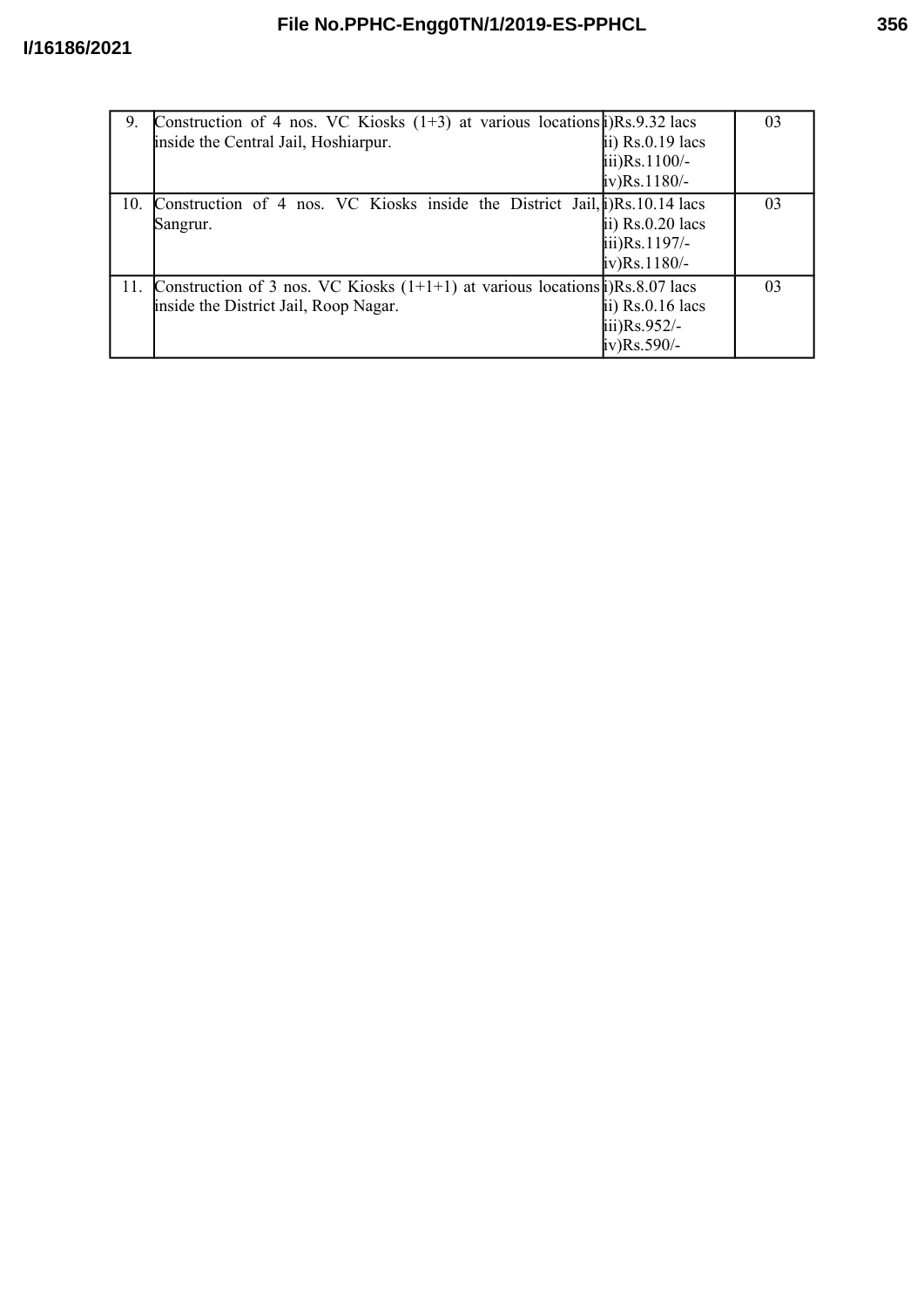| 12. Construction of 3 nos. VC Kiosks $(1+1+1)$ at various locations inside the New (i)Rs.8.39                |                              | 03 |
|--------------------------------------------------------------------------------------------------------------|------------------------------|----|
| District Jail, Nabha.                                                                                        | lacs                         |    |
|                                                                                                              | Rs.0.17                      |    |
|                                                                                                              | lacs                         |    |
|                                                                                                              | $\mu$ iii) $\text{Rs.990/-}$ |    |
|                                                                                                              | iv)Rs.590/-                  |    |
| 13. Construction of 3 nos. VC Kiosks inside the District Jail, Mansa.                                        | $i)$ Rs.6.83                 | 03 |
|                                                                                                              | lacs                         |    |
|                                                                                                              | Rs.0.14                      |    |
|                                                                                                              | lacs                         |    |
|                                                                                                              | $\overline{111}$ )Rs.806/-   |    |
|                                                                                                              | iv)Rs.590/-                  |    |
| 14. Construction of 3 nos. VC Kiosks $(1+2)$ at various locations inside the District $\hat{\beta}$ Rs. 7.52 |                              | 03 |
| Jail, Sri Mukatsar Sahib.                                                                                    | lacs                         |    |
|                                                                                                              | Rs.0.15                      |    |
|                                                                                                              | lacs                         |    |
|                                                                                                              | iii)Rs.887/-                 |    |
|                                                                                                              | iv)Rs.590/-                  |    |

| i)Start Date of Down Loading                 | 15.09.2021 Time 17:00 Hrs. |
|----------------------------------------------|----------------------------|
| ii) Last Date of Bid Submission              | 27.09.2021 Time 11:00 Hrs. |
| iii) Date & Time of Opening of Technical Bid | 28.09.2021 Time 11:00 Hrs. |

# **CONDITIONS:**